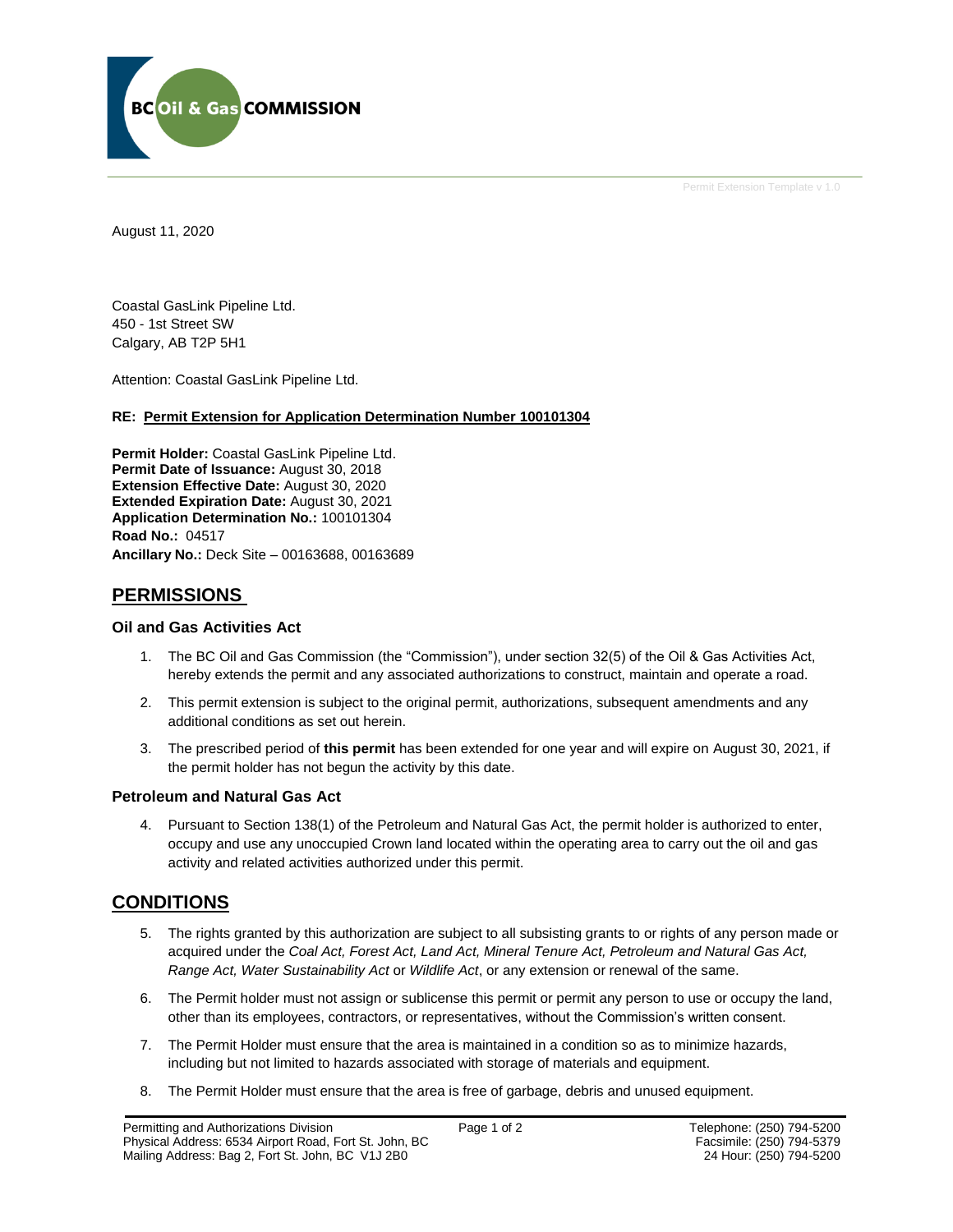## **ADVISORY GUIDANCE**

- 1. Appropriate *Land Act* tenure will be issued upon acceptance of the post-construction plan. Submission of the original application and submission of the post-construction plan is considered application for all subsequent *Land Act* tenures; no further applications for replacement tenure is required.
- 2. The term "unused equipment" has the same definition as in the Drilling and Production Regulation.

This extension forms an integral part of the permit and should be attached thereto.

 $\frac{1}{\sqrt{N}}$ 

Norberto Pancera Authorized Signatory Commission Delegated Decision Maker

Copied to:

Land Agent – CWL Energy Management Ltd. Ministry of Forests District Office – (DKM) Coast Mountains Natural Resource District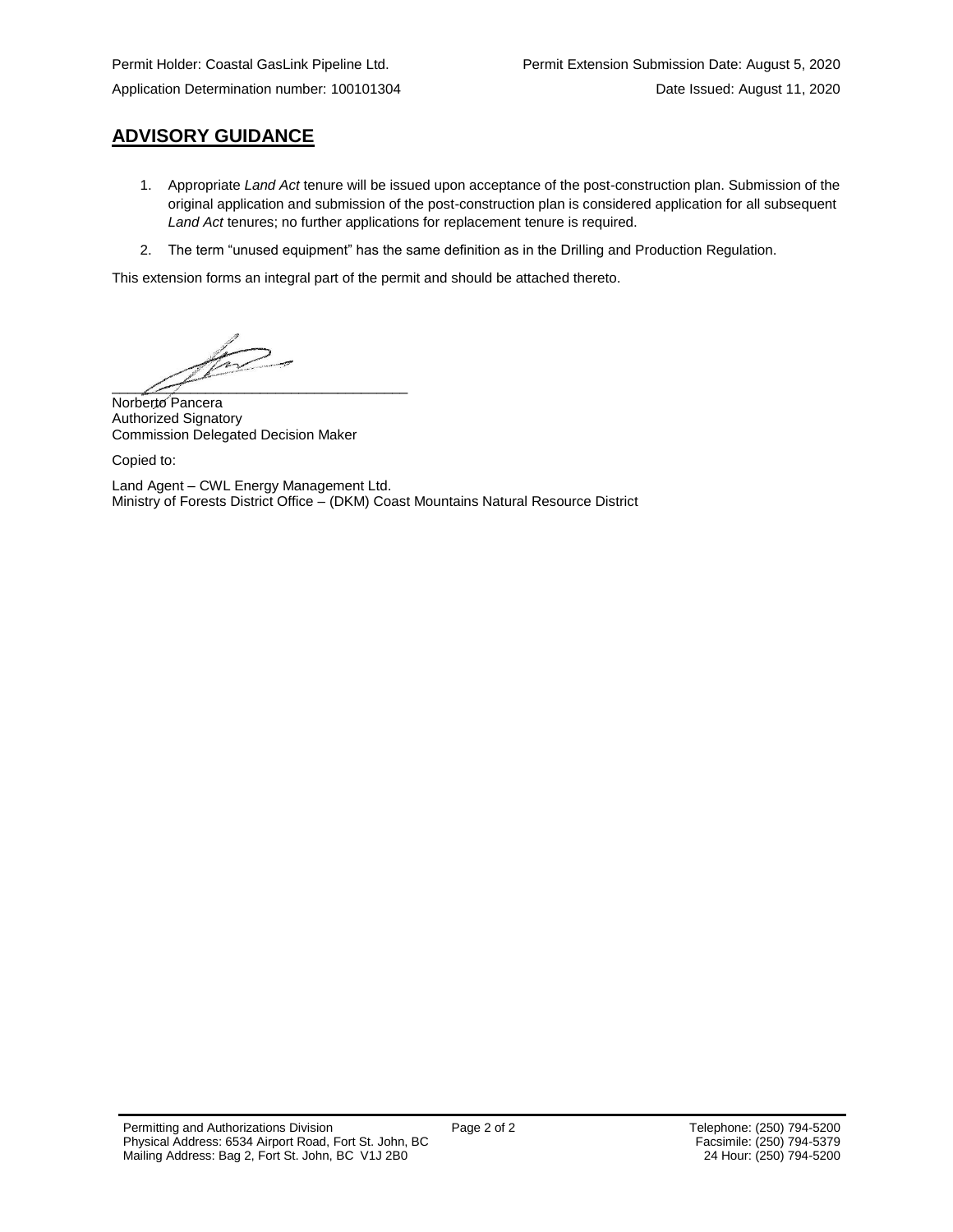

OGAA Permit Template v 4.1

August 30, 2018

Coastal GasLink Pipeline Ltd. 450 - 1st Street SW Calgary, AB T2P 5H1

Attention: Coastal GasLink Pipeline Ltd.

#### **RE: Determination of Application Area Number 100101304**

**Permit Holder:** Coastal GasLink Pipeline Ltd. **Date of Issuance:** August 30, 2018 **Effective Date:** August 30, 2018 **Application Submitted Date:** April 20, 2017 **Application Determination Number**: 100101304 **Approved Disturbance Footprint:** 1.982 ha

## **ACTIVITIES APPROVED**

| Road Number No.: 04517                                           | <b>Segment No.: 001</b> |
|------------------------------------------------------------------|-------------------------|
| <b>Associated Oil &amp; Gas Activity No.: 00163688, 00163689</b> | <b>Type: Deck Site</b>  |

# **GENERAL PERMISSIONS, AUTHORIZATIONS and CONDITIONS**

## **PERMISSIONS**

#### **Oil and Gas Activities Act**

- 1. The BC Oil and Gas Commission, under section 25 (1) of the *Oil and Gas Activities Act*, hereby permits the Permit Holder referenced above to carry out the following activities, indicated in the Approved Activities table above, subject to the conditions contained herein, any applicable exemptions and authorizations:
	- a) To construct, maintain and operate an oil and gas road as detailed in the Activity Details tables below.
- 2. The permissions and authorizations granted under this permit are limited to the area identified in the spatial data submitted to the Commission in the permit application as identified and dated above; herein after referred to as the 'activity area'.

#### **Petroleum and Natural Gas Act**

- 3. Pursuant to section 138(1) of the *Petroleum and Natural Gas Act,* the Permit Holder is permitted to enter, occupy and use any unoccupied Crown land located within the activity area to carry out the oil and gas activities and related activities permitted, or authorized herein.
	- a) The permission to occupy and use Crown land does not entitle the Permit Holder to exclusive possession of the area.
	- b) The total disturbance within the activity area must not exceed the total approved disturbance footprint as referenced above.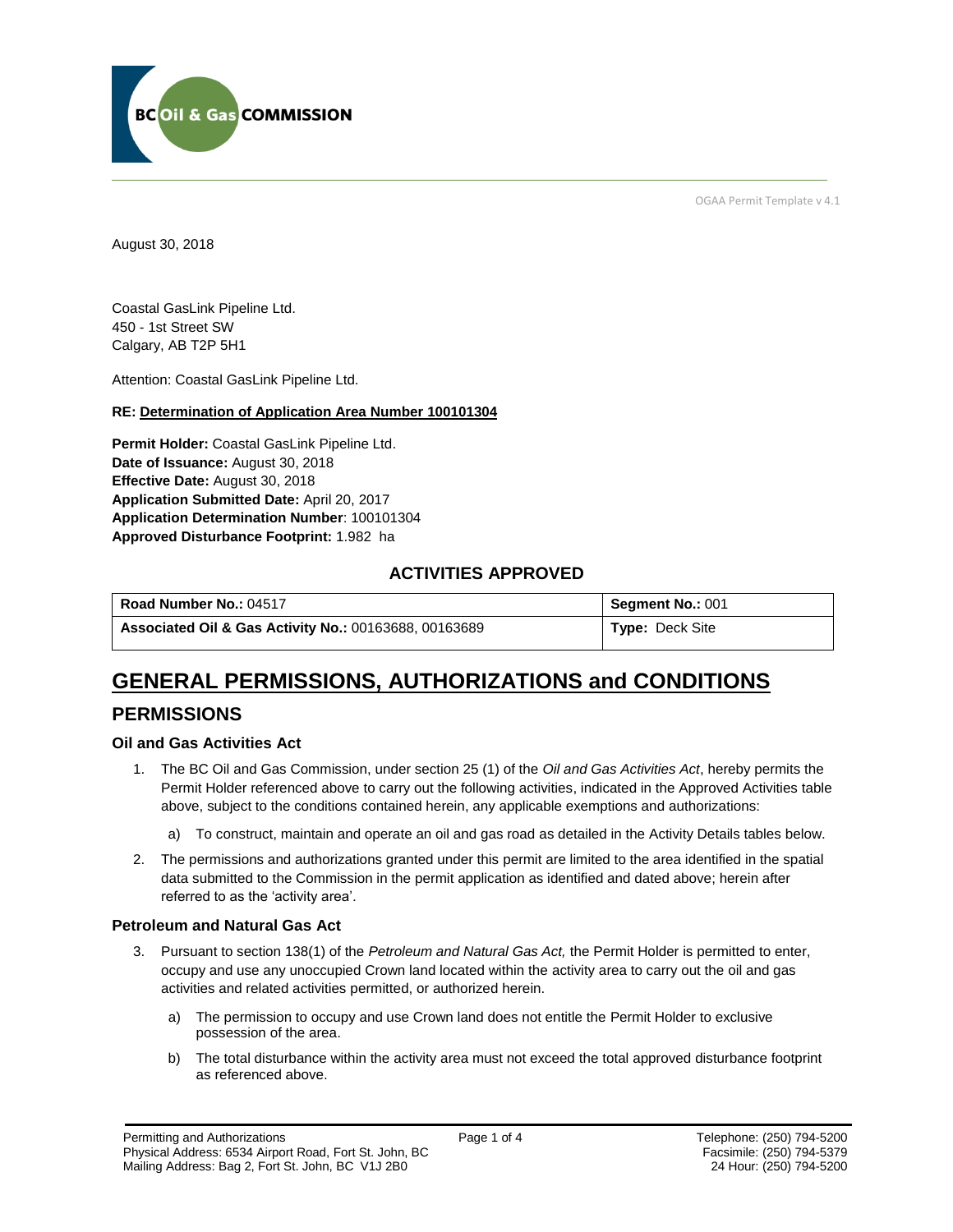## **AUTHORIZATIONS**

#### **Forest Act**

4. The Commission, pursuant to section 47.4 of the *Forest Act*, hereby authorizes the removal of Crown timber from the activity area under the cutting permits associated with the Master Licence(s) as follows:

**Master Licence to Cut No.:** M02344

**Cutting Permit No.:** 18

**Timber Mark No.:** MTC077

**Total New Cut:** 1.98

**Forest District**: (DKM) Coast Mountains Natural Resource District

**Region:** Interior

5. The cutting permits are deemed spent upon the submission of the post-construction plan or upon either the cancellation or expiry of the activities authorized under the permit.

## **CONDITIONS**

#### **Notification**

- 6. Within 60 days of the completion of construction activities under this permit, the Permit Holder must submit to the Commission a post-construction plan as a shapefile and PDF plan accurately identifying the location of the total area actually disturbed under this permit. The shapefile and plan must be submitted via eSubmission.
- 7. At least 5 (five) working days prior to the commencement of construction, the Permit Holder must provide a notice of works to any First Nation(s) who may have Aboriginal Interests identified, as per the BC First Nations Consultative Areas Database, within the area in which the works are to occur.

#### **General**

- 8. The rights granted by this permit in relation to unoccupied Crown land are subject to all subsisting grants to or rights of any person made or acquired under the *Coal Act, Forest Act, Land Act, Mineral Tenure Act, Petroleum and Natural Gas Act, Range Act, Water Sustainability Act* or *Wildlife Act*, or any extension or renewal of the same.
- 9. The Permit Holder must not assign, sublicense or permit any person other than its employees, contractors or representatives, to use or occupy any Crown land within the activity area without the Commission's written consent.
- 10. The Permit Holder must ensure that any Crown land within the activity area is maintained in a condition so as to minimize hazards, including but not limited to hazards associated with storage of materials and equipment.
- 11. The Permit Holder must ensure that any Crown land within the activity area is maintained free of garbage, debris and unused equipment.

#### **Environmental**

- 12. Construction activities must not result in rutting, compaction or erosion of soils that cannot be reasonably rehabilitated to similar levels of soil productivity that existed on the activity area prior to the construction activities taking place.
- 13. Any temporary access must be constructed and maintained in a manner that provides for proper surface drainage, prevents pooling on the surface, and maintains slope integrity.
- 14. The Permit Holder must make reasonable efforts to prevent establishment of invasive plants on the activity area associated with the related activities set out in the Authorized Activities table above resulting from the carrying out of activities authorized under this permit.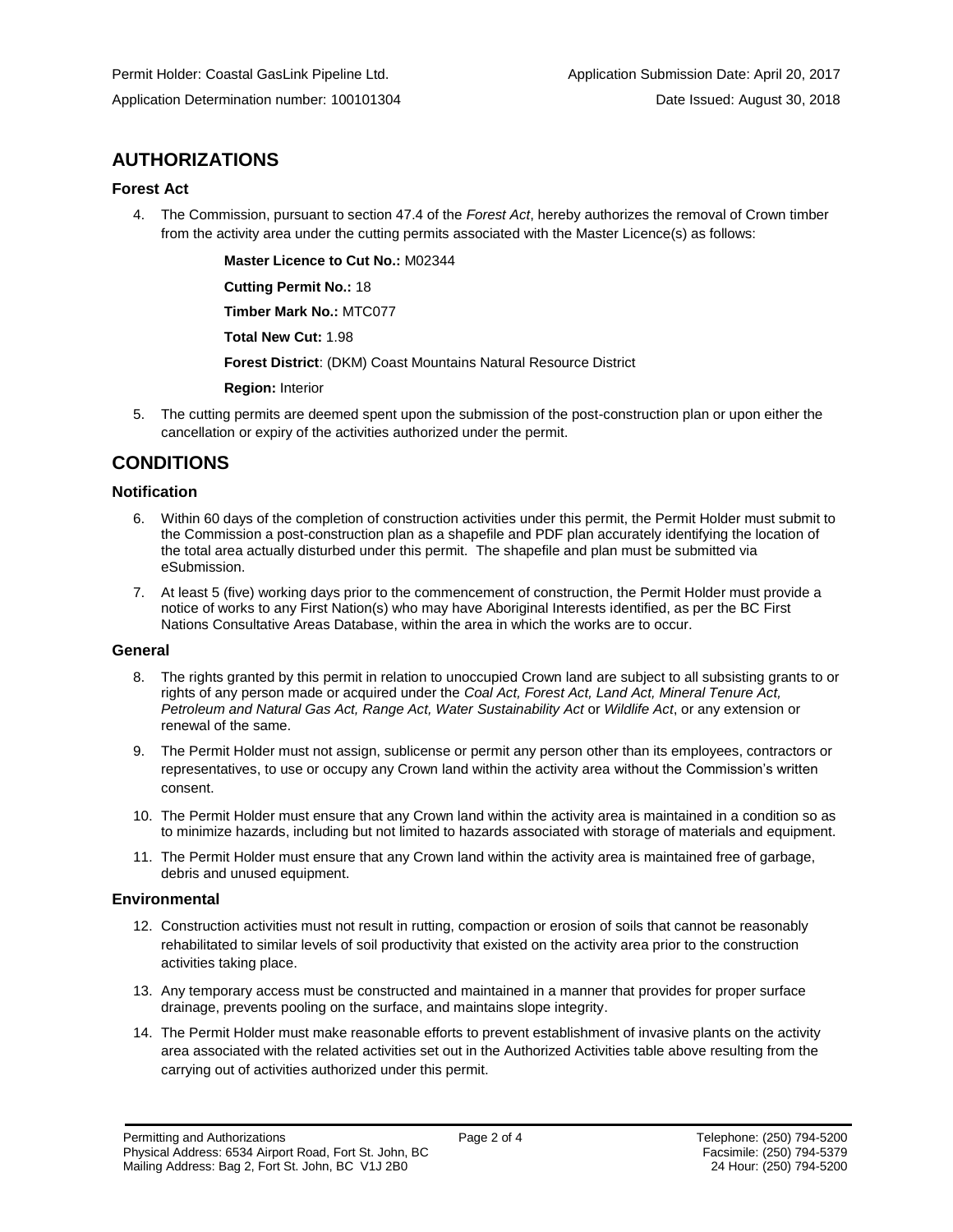- 15. Following completion of construction associated with the associated activities set out in the Authorized Activities table above, the Permit Holder must, as soon as practicable
	- a) decompact any soils compacted by the activity;
	- b) if natural surface drainage pattern was altered by the carrying out of the activity, the Permit Holder must restore, to the extent practicable, to the drainage pattern and its condition before the alteration; and
	- c) re-vegetate any exposed soil on the activity area including, where necessary, using seed or vegetative propagules of an ecologically suitable species that
		- (i) promote the restoration of the wildlife habitat that existed on the area before the oil and gas activity was begun, and
		- (ii) stabilize the soil if it is highly susceptible to erosion.
	- d) Following completion of construction activities authorized under this permit, any retrievable surface soils removed from the activity area must be redistributed so that the soil structure is restored, to the extent practicable, to its condition before the activity was begun.
- 16. Except with leave of the Commission, the permit holder must not undertake clearing or significant maintenance activities within 200 metres of any active grizzly bear or black bear den between December 1 and April 30.

#### **Clearing**

- 17. The Permit Holder is permitted to fell any trees located on Crown land within 1.5 tree lengths of the activity area that are considered to be a safety hazard according to *Workers Compensation Act* regulations and must be felled in order to eliminate the hazard. Trees or portions of these trees that can be accessed from the activity area without causing damage to standing timber may be harvested.
- 18. The holder of the cutting permit must pay to the government, stumpage and any waste billing determined in accordance with the terms of this authorization.
- 19. All harvested Crown Timber must be marked with the cutting permit's associated Timber Mark.
- 20. Any waste assessments applied under the Master Licence to Cut are subject to the merchantability specifications and monetary waste billing requirements in the Provincial Logging Residue and Waste Manual specific to the region associated with the Cutting Permit authorization.
- 21. Stumpage for Cutting Permit No. 18 Will be calculated in accordance with the Interior Appraisal Manual as amended from time to time.

#### **Archaeology**

- 22. An AIA report must be submitted to the Commission as soon as practicable.
- 23. If artifacts, features, materials or things protected under section 13(2) of the Heritage Conservation Act are identified the permit holder must, unless the permit holder holds a permit under section 12 of the Heritage Conservation Act issued by the Commission in respect of that artifact, feature, material or thing:
	- a) immediately cease all work in the vicinity of the artifacts, features, materials or things;
	- b) immediately notify the Commission and the Archaeology Branch of the Ministry of Forests, Lands and Natural Resource Operations
	- c) refrain from resuming work in the vicinity of the artifacts, features, materials or things except in accordance with an appropriate mitigation plan that has been prepared in accordance with the Heritage Conservation Act and approved by the Archaeology Branch of the Ministry of Forests, Lands and Natural Resource Operations.

# **ACTIVITY SPECIFIC DETAILS PERMISSIONS, and CONDITIONS**

#### **ROAD**

**Land Area Number:** 100004017 **Road Number:** 04517 **Road Type:** Long-Term - All-Weather